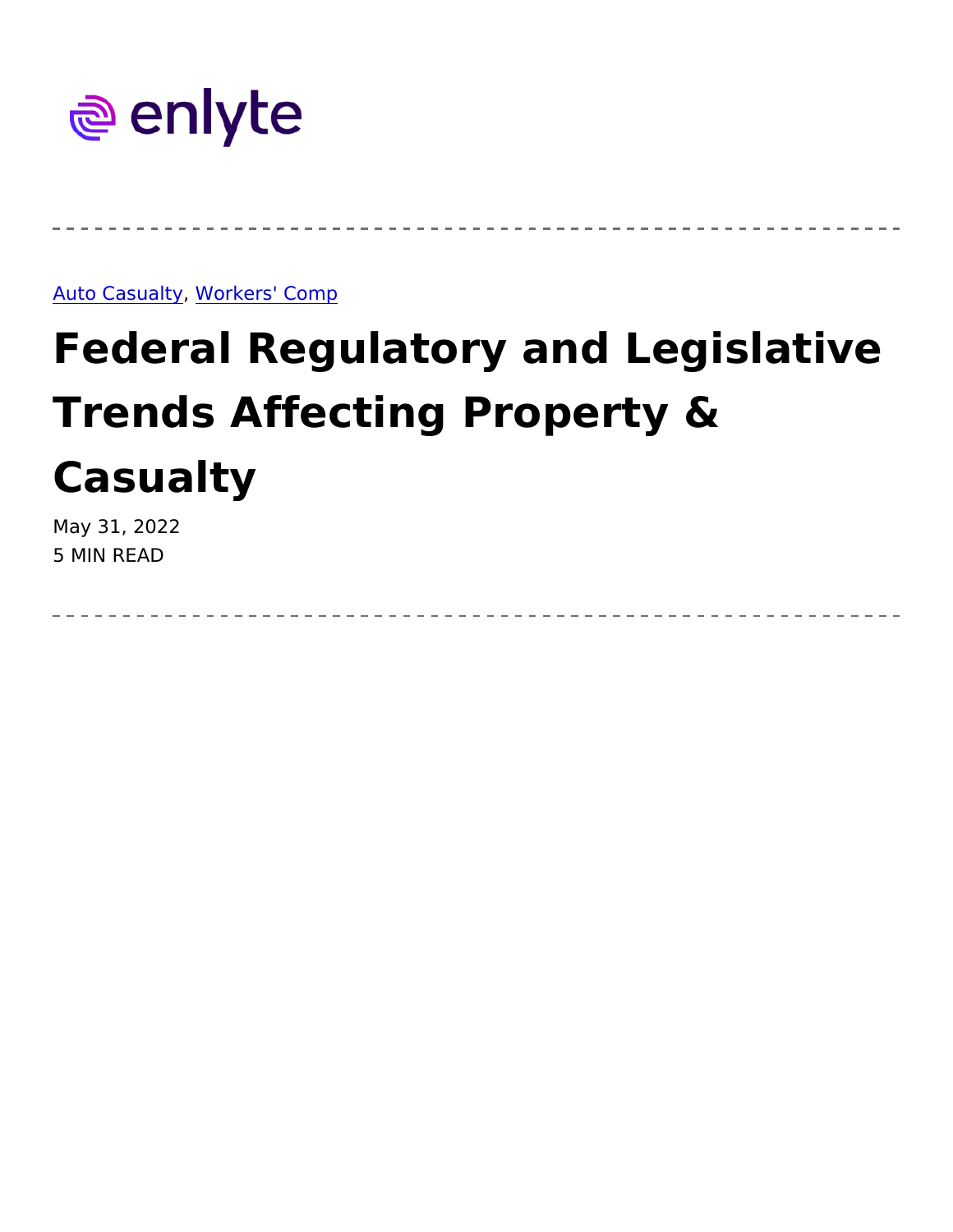[Michele Hibbert, Lisa Anne Bickford, B](https://www.enlyte.com/michele-hibbert-lisa-anne-bickford-brian-allen)rian Allen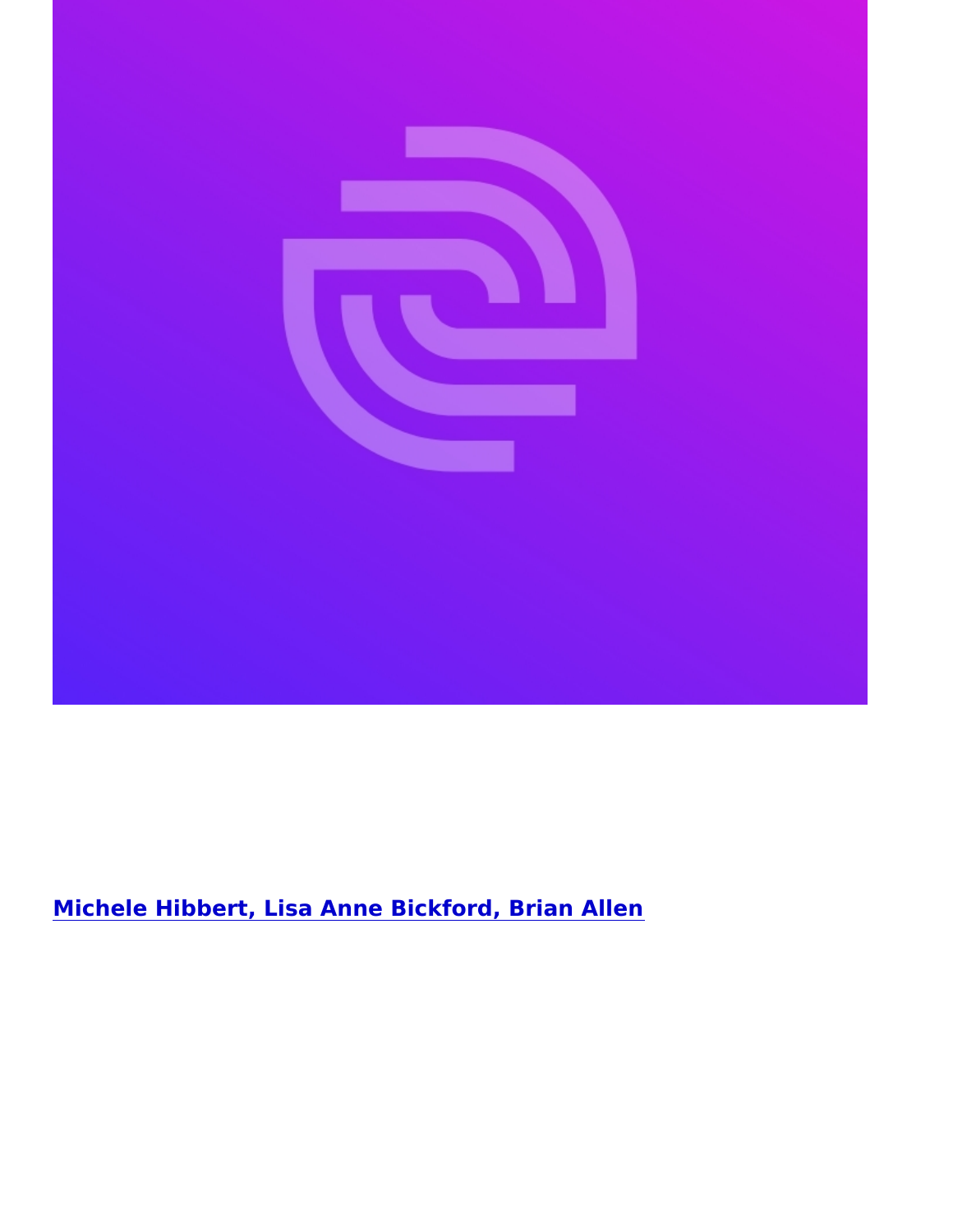There are many trends at the federal level affecting the property and casualty industry, and during a recent discussion, our regulatory compliance and government affairs teams addressed four important questions to provide some background and insights into their future impact for workers' compensation and auto casualty.



### **What is the federal perspective on medical marijuana?**

There is a lot of activity at the federal level in congress on cannabis. The House passed the MORE Act on April 1, 2022, but passing in the Senate is unlikely. This bill would eliminate penalties for growing, selling and transporting marijuana. It would also impose a federal tax. Similar to tobacco, taxes would be used for local programs such as fund loan programs for cannabis businesses and also set up a trust fund for businesses and neighborhoods that were impacted by the war on drugs.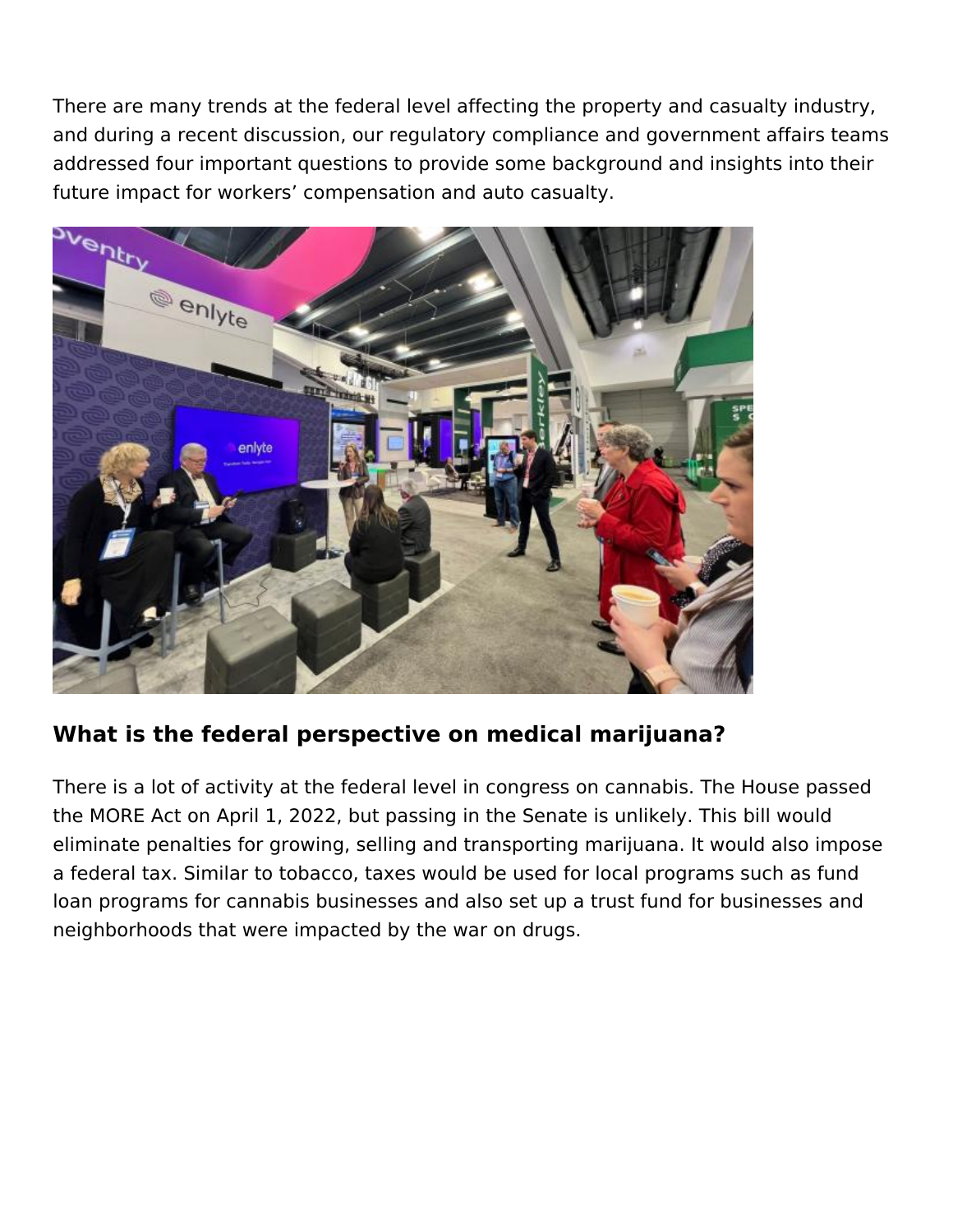Senator Chuck Schumer, the majority leader, has voiced support for marijuana legislation. While we haven't seen the White House address it yet, we know it is on their radar.

# **What activity is there at the federal level around telemedicine?**

Telemedicine is probably one of the few industries that benefitted from the pandemic. It went from a footnote to front page and has been useful in patient care access to providers from a workers' comp perspective. It forced consumers, providers and payers to look at patient care from a different perspective and elevated telemedicine to the national conversation. Prior to the pandemic, the Centers for Medicare & Medicaid Services (CMS) and Department of Health & Human Services (HHS) hadn't fully embraced telemedicine and had restrictive policies in place regarding when, how and where telemedicine services were to be provided. Generally, workers' comp lags behind group health, but in this instance, the pandemic encouraged the use and advanced the technology. HHS took on blanket waivers to let people utilize telemedicine when appropriate.

Regulations that were in place prior to the pandemic were greatly relaxed post-pandemic. Many sections of emergency stays and interstate license waivers that allowed for telemedicine to be practiced more widely during COVID, have been renewed as a standard for operation. While Congress is still grappling with how to make this work in the post-pandemic or endemic world, for now, they are at minimum, using the language of the emergency legislation and continuing it.

To help facilitate post-pandemic plans, in early 2022, 330 prominent organizations including the HHS, the Healthcare Information and Management Systems Society (HIMSS), The American Telemedicine Association (ATA) and the Consumer Technology Association (CTA), to name a few, provided Congress a blueprint for what they believe the U.S. should do going forward. They had three main areas they stressed to help give Congress a roadmap for the future of telemedicine regulations, starting with authorizing the continuation of all current telehealth waivers through December 31, 2024. This would give HHS time to review the data and address any concerns about what utilization patterns should look like to make longer-term recommendations.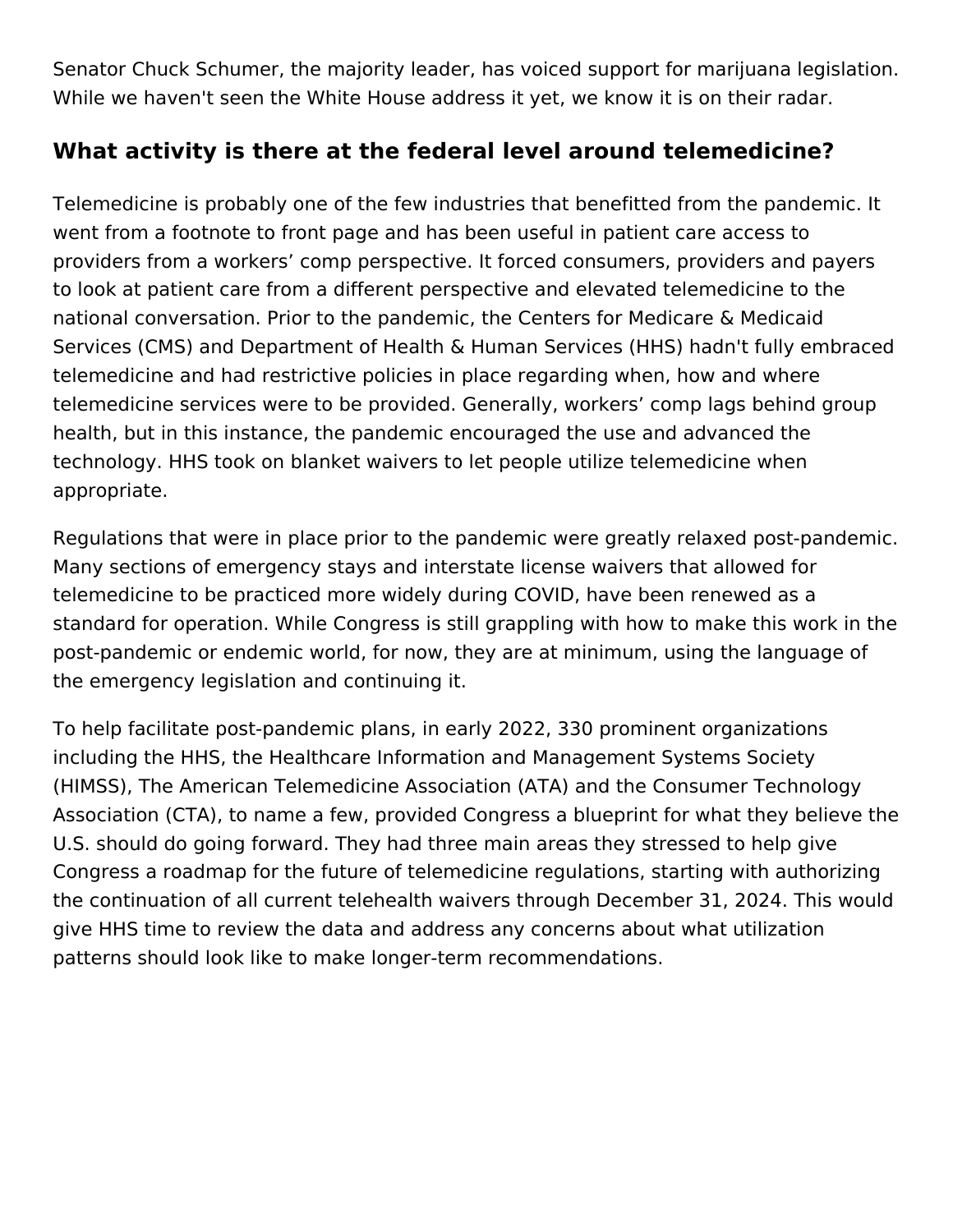The recommendation also requires HHS to complete the evaluations regarding telehealth by the end of 2023. They are giving them almost two years to do their due diligence and make a determination so that in 2024, Congress can introduce permanent bipartisan legislation.

# **What is the expectation of the inpatient only list?**

The inpatient only list has been used for approximately 20 years and is comprised of roughly 3,000 Current Procedural Terminology (CPT) medical codes (procedures/treatments) deemed appropriate by the CMS to be done **only in an inpatient setting**. These codes include procedures like orthopedic, cardiac procedures and other invasive procedures.

A few years ago, CMS proposed removing the inpatient only list, phasing it out over three years starting in 2021. This was proposed in the fall of 2020 to be effective January 1, 2021 and would occur in three phases. The first phase (for 2021) included the orthopedicrelated codes, which can potentially affect procedures performed in workers' compensation claims.

Of the roughly 3,000 codes, approximately 300 were taken off the inpatient only list for 2021, meaning that CMS would defer to clinical judgment as to whether those particular procedures would be performed in an inpatient or outpatient setting. Some could obviously only be done in an inpatient setting depending upon the individual patient; however, for others, it is a clinical judgment call, especially in the orthopedic arena.

During 2021, many ambulatory surgery centers saw the phase-out of the orthopedic codes as an opportunity to perform a number of procedures that had previously been prevented by Medicare in an outpatient setting. However, at the end of 2021, CMS reversed itself and put the orthopedic codes back on the inpatient only list for 2022, with the following exception: three CPT's and associated anesthesia codes for reconstruction of ankle joints and shoulder joints, and lumbar spine fusions. This was done based upon feedback from the provider community.